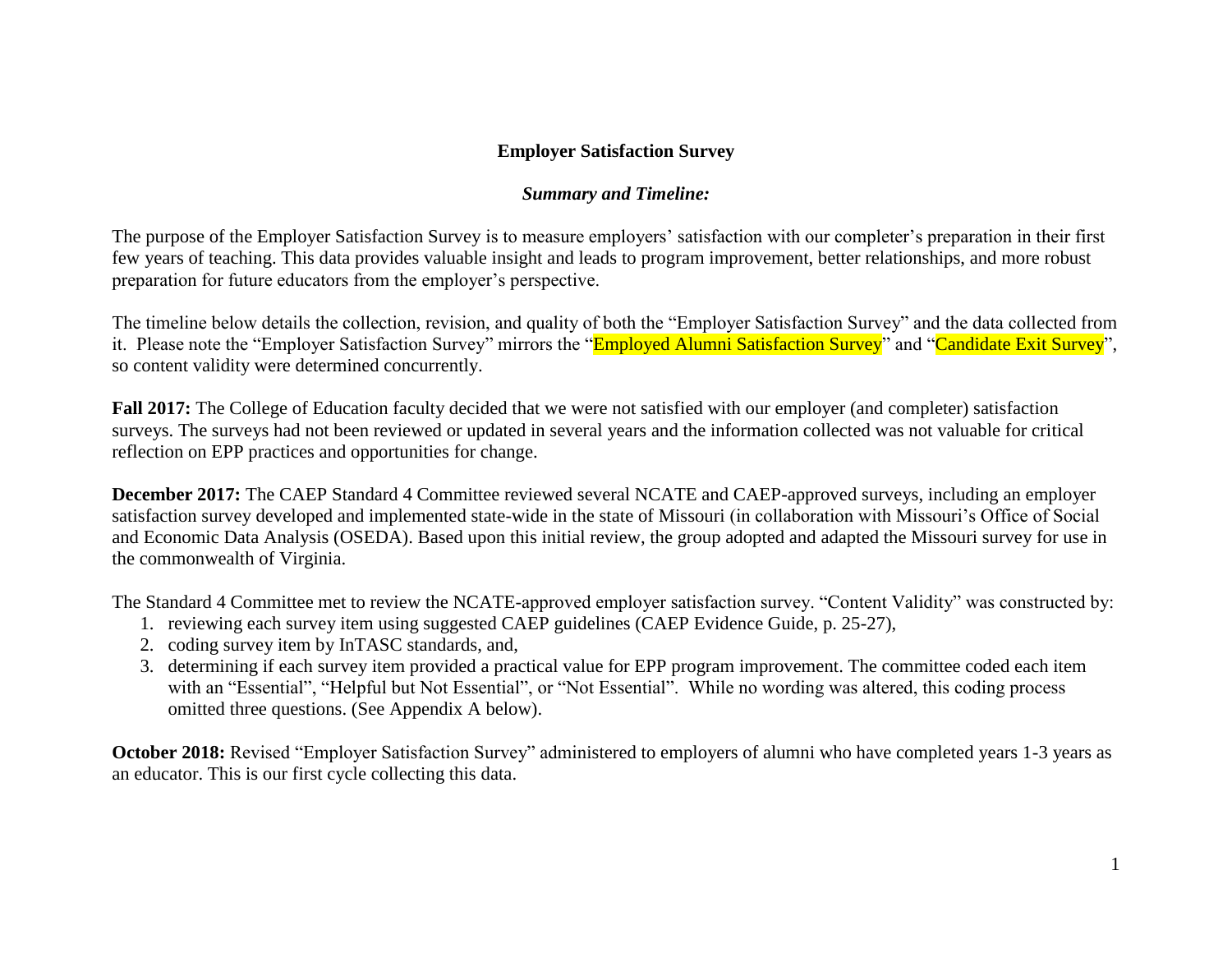### **Data Collection and Presentation**

Sample: The Commonwealth of Virginia provides contact information for completers in the fall after their 1<sup>st</sup> completed year of teaching. This list only includes completers who have are actively teaching in Virginia public schools, and who have not changed their name. This list is often incomplete. To supplement, the EPP collects information as candidates are hired during their internship year, and works to find them through social media and the Internet to determine their teaching status beyond.

Survey Dissemination: From the state and our own efforts we were able identify 143 employer emails. The survey was sent to them by October 31st, 2018 through Qualtrics. 49 employers returned the email, but only 48 completed each item below. The survey response rate was 34%. Of those responding we had representation across the years teaching completed. See below.

One limitation with the data is that we cannot differentiate between 5-year undergraduate-graduate and post-baccalaureate licensure students. Additionally, given the small number of post-baccalaureate licensure students who complete the program, we were able to find contact information for only 18 out of 143 We assume the results are reflective almost entirely of the 5-year undergraduategraduate employed alumni.

| <b>Years Teaching Completed</b> | <b>Response</b> | Percentage |
|---------------------------------|-----------------|------------|
|                                 |                 | 16.3%      |
|                                 |                 | 34.7%      |
|                                 | າາ              | 44.9%      |
| Unknown/Unsure                  |                 | 4.1%       |
|                                 | 49              | 100%       |

| <b>Demographics</b> |
|---------------------|
|---------------------|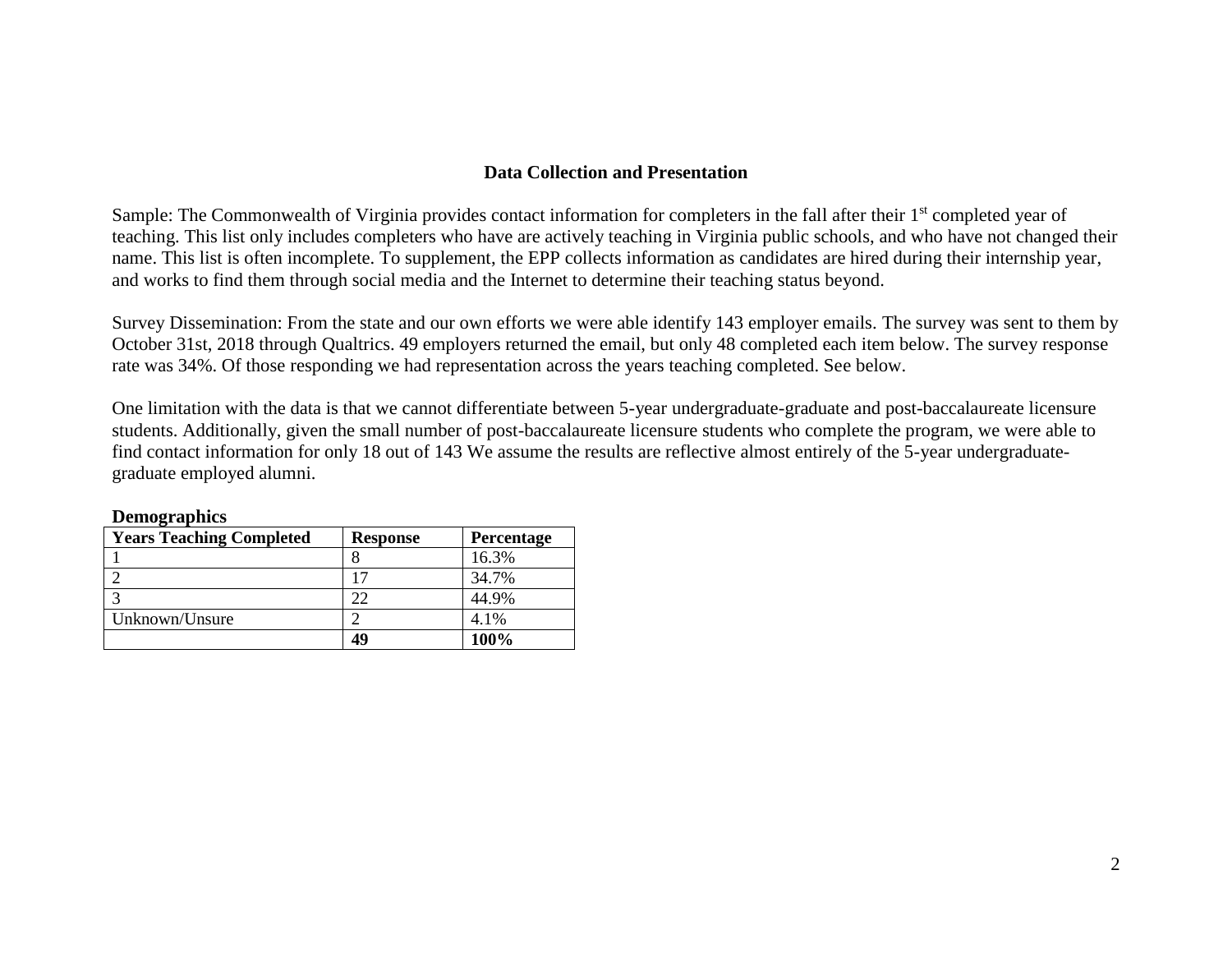| Learner Development (InTASC Standards 1, 2 and 3) |                                                                                           |                      |          |                                  |       |                   |          |                  |
|---------------------------------------------------|-------------------------------------------------------------------------------------------|----------------------|----------|----------------------------------|-------|-------------------|----------|------------------|
|                                                   | Prompt: "This teacher was prepared to"                                                    |                      |          |                                  |       |                   |          |                  |
| Q#                                                | <b>Stem</b>                                                                               | Strongly<br>Disagree | Disagree | Neither<br>Agree Nor<br>Disagree | Agree | Strongly<br>Agree | Reponses | Average<br>Value |
| $\mathbf{1}$                                      | meet the developmental needs<br>of students with IEPs.                                    | 2.2%                 | 4.4%     | 4.4%                             | 46.7% | 42.2%             | 45       | 4.2              |
| $\overline{2}$                                    | meet the developmental needs<br>of students English language<br>learners.                 | 2.2%                 | 6.5%     | 17.4%                            | 41.3% | 32.6%             | 46       | 4.0              |
| 3                                                 | meet the developmental needs<br>of students gifted students.                              | 2.3%                 | 2.3%     | 11.4%                            | 52.3% | 31.8%             | 44       | 4.1              |
| $\overline{4}$                                    | create a classroom environment<br>that encourages student<br>engagement.                  | 4.2%                 | 6.3%     | 2.1%                             | 37.5% | 50.0%             | 48       | 4.2              |
| 5                                                 | use a variety of classroom<br>management strategies.                                      | 4.2%                 | 12.5%    | 4.2%                             | 31.3% | 47.9%             | 48       | 4.1              |
| 6                                                 | foster positive student<br>relationships.                                                 | 2.1%                 | 4.2%     | 2.1%                             | 25.0% | 66.7%             | 48       | 4.5              |
| $\overline{7}$                                    | promote respect for diverse<br>cultures, genders, and<br>intellectual/physical abilities. | 2.1%                 | 2.1%     | 4.2%                             | 27.1% | 64.6%             | 48       | 4.5              |
|                                                   | <b>Total Averages</b>                                                                     | 2.8%                 | 5.5%     | 6.5%                             | 37.3% | 48.0%             | 46.7     | 4.32             |

**Learner Development Findings:** Overall, the average across all items for the category of Learner Development was a 4.32. This was a combined 85.3% "Strongly Agree" and "Agree" with an average of 46.7 employer responses. When reviewing each item, we note the strength in positive student relationships (item 6) and promoting respect for diversity (item 7). Working with students with IEPs (item 1) and creating an engaging classroom environment (item 4) also appear positive. Meeting the needs of gifted students (item 3), using a variety of classroom management strategies (item 5), and working with English Language Learners (item 2) all appear to be challenges. These findings did not surprise us because we provide nominal instruction on working with gifted and ELL students at the undergraduate level (if those employers are more likely to have completed the survey). While specifically, ELL instruction is included in the 5-year M.S. in Elementary Education program (see **Syllabus EDUC 510**), it is not included in the other 5-year undergraduate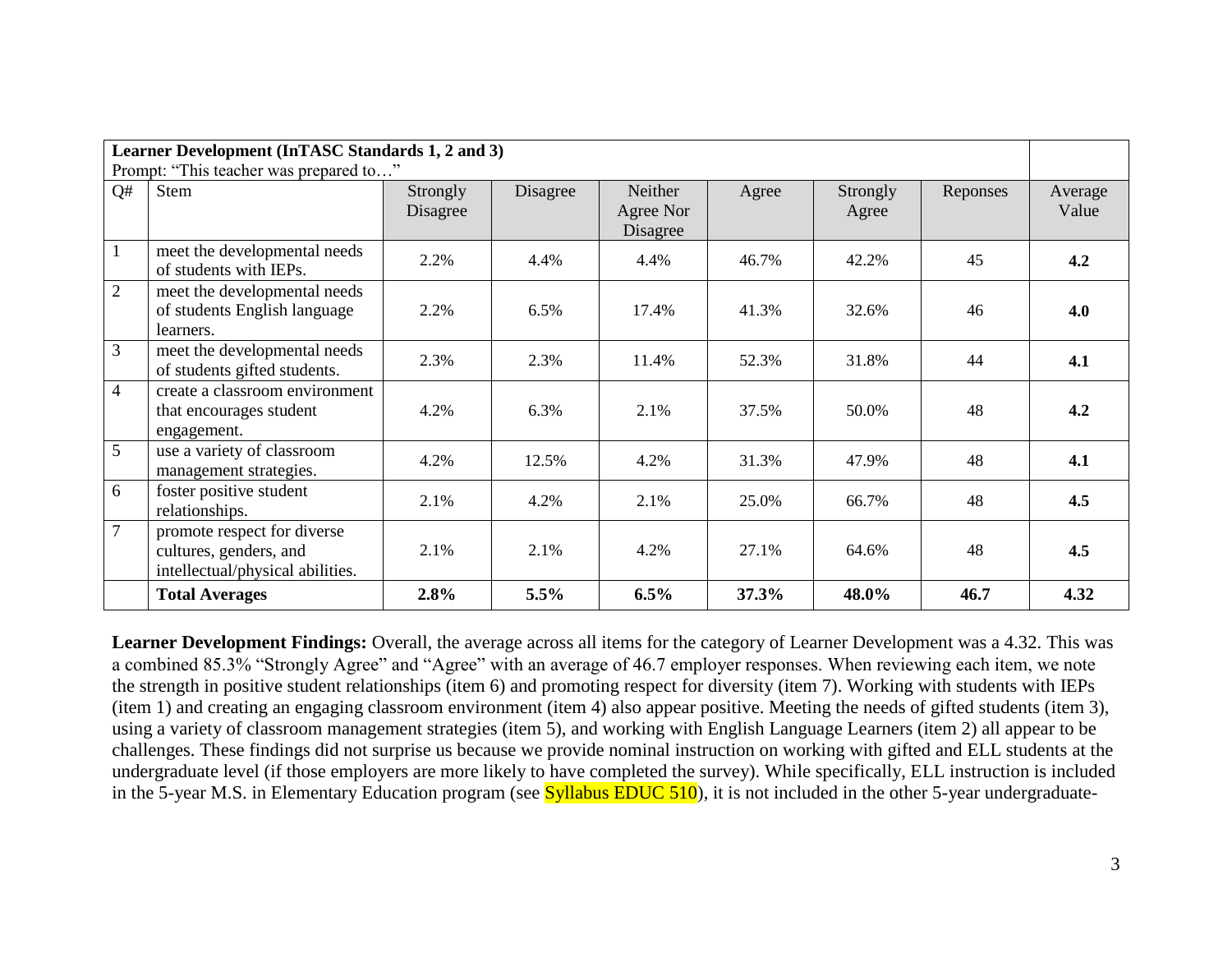graduate programs. As we work to create new undergraduate programs, this deficiency has been identified for program development. In terms of classroom management strategies, two potential causes for this lower number are: the undergraduate courses were two credits during this time period in which these employed alumni were at UMW (and now they are three credits). Additionally, during the time these alumni would have been instructed, we had a series of issues with the quality of instruction by adjuncts. Only full-time faculty teach the management courses now.

| <b>Content Knowledge (InTASC Standards 4 and 5)</b><br>Prompt: "This teacher was prepared to" |                                                      |                      |          |                                  |       |                   |           |                         |
|-----------------------------------------------------------------------------------------------|------------------------------------------------------|----------------------|----------|----------------------------------|-------|-------------------|-----------|-------------------------|
| Q#                                                                                            | <b>Stem</b>                                          | Strongly<br>Disagree | Disagree | Neither<br>Agree Nor<br>Disagree | Agree | Strongly<br>Agree | Responses | Average<br><b>Value</b> |
| 8                                                                                             | demonstrate mastery of<br>content area knowledge.    | 2.1%                 | 4.2%     | 2.1%                             | 47.9% | 43.8%             | 48        | 4.3                     |
| $\overline{9}$                                                                                | make content engaging and<br>meaningful to students. | 2.1%                 | 4.2%     | 6.3%                             | 45.8% | 41.7%             | 48        | 4.2                     |
|                                                                                               | <b>Total Averages</b>                                | 2.3%                 | $2.6\%$  | $5\%$                            | 43.7% | 44.5%             | 48        | 4.25                    |

**Content Knowledge Findings:** Overall, the average across the two items for the category of Content Knowledge was a 4.25. This was a combined 88.2% "Strongly Agree" and "Agree" with an average of 48 employer responses. We note the above average scores for both content knowledge items (and although we would like to see Employers choose "Strongly Agree" more than "Agree"), we acknowledge the challenges of teaching one or more content courses within the first three years in the role.

| <b>Instructional Practices (InTASC Standards 6, 7 and 8)</b><br>Prompt: "This teacher was prepared to" |                                                                                       |                      |          |                                  |       |                   |           |                         |
|--------------------------------------------------------------------------------------------------------|---------------------------------------------------------------------------------------|----------------------|----------|----------------------------------|-------|-------------------|-----------|-------------------------|
| Q#                                                                                                     | <b>Stem</b>                                                                           | Strongly<br>Disagree | Disagree | Neither<br>Agree Nor<br>Disagree | Agree | Strongly<br>Agree | Responses | Average<br><b>Value</b> |
| 10                                                                                                     | for planning/designing lessons<br>that integrate instruction across<br>content areas. | 2.1%                 | 6.3%     | $6.3\%$                          | 52.1% | 33.3%             | 48        | 4.1                     |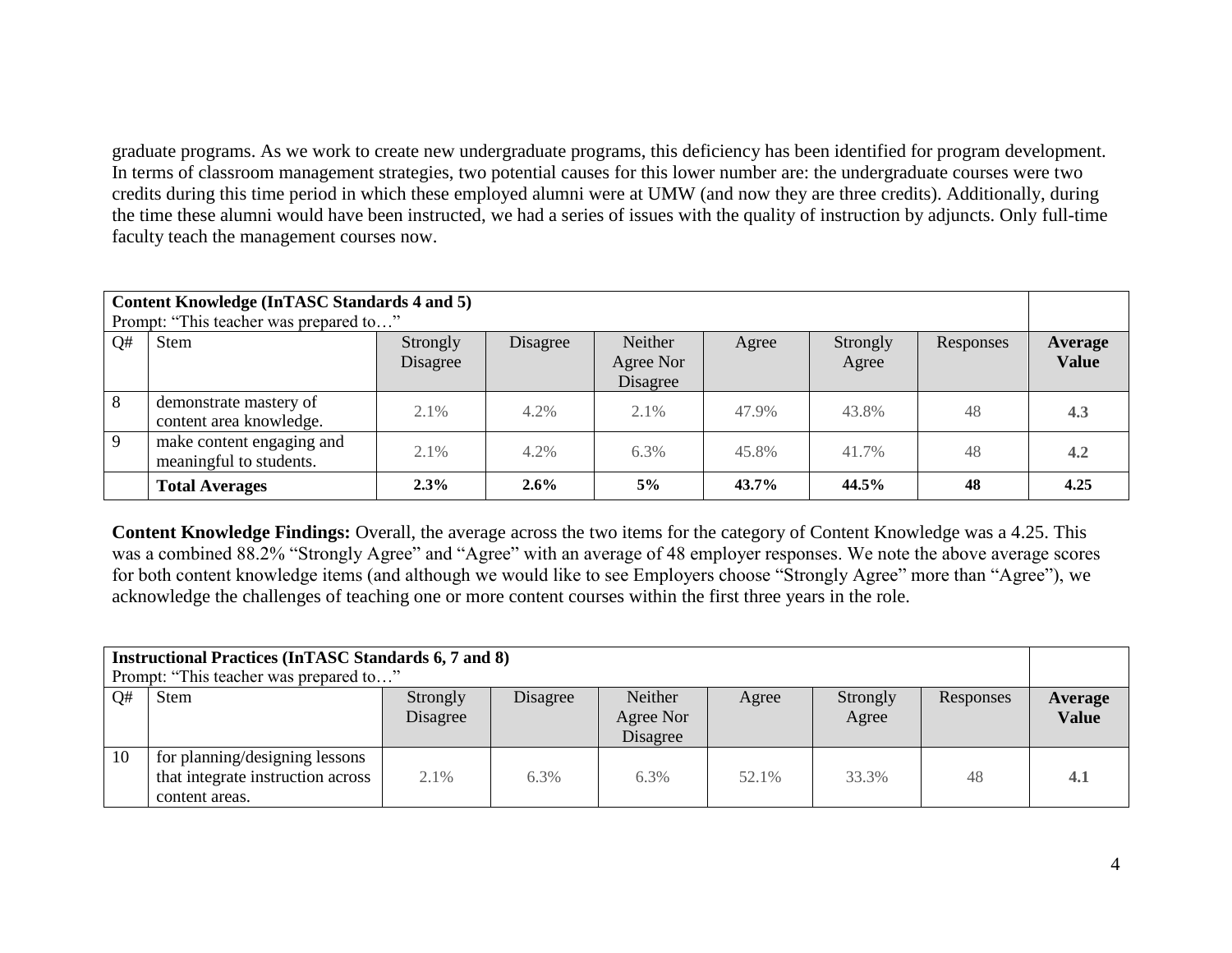| 11 | for planning/designing lessons<br>include differentiated<br>instruction to engage all<br>learners.              | 2.1%  | 6.3%  | 8.3%  | 50.0%  | 33.3%  | 48   | 4.1 |
|----|-----------------------------------------------------------------------------------------------------------------|-------|-------|-------|--------|--------|------|-----|
| 12 | to deliver lessons that address<br>curriculum standards.                                                        | 2.1%  | 2.1%  | 2.1%  | 47.9%  | 45.8%  | 48   | 4.3 |
| 13 | to deliver lessons that<br>implement a variety of<br>instructional strategies.                                  | 2.1%  | 2.1%  | 8.5%  | 40.4%  | 46.8%  | 47   | 4.3 |
| 14 | to deliver lessons that use<br>technology to enhance student<br>learning.                                       | 2.1%  | 2.1%  | 2.1%  | 54.2%  | 39.6%  | 48   | 4.3 |
| 15 | to deliver lessons that engage<br>students in authentic learning,<br>critical thinking, and problem<br>solving. | 2.1%  | 6.3%  | 4.2%  | 58.3%  | 29.2%  | 48   | 4.1 |
| 16 | for data-driven instruction<br>through using assessments to<br>evaluate learning.                               | 2.1%  | 4.2%  | 6.3%  | 56.3%  | 31.3%  | 48   | 4.1 |
| 17 | for data-driven instruction<br>through developing<br>assessments to evaluate<br>learning.                       | 2.1%  | 4.2%  | 12.5% | 50.0%  | 31.3%  | 48   | 4.0 |
| 18 | for data-driven instruction<br>through analyzing data to<br>improve instruction.                                | 2.1%  | 6.4%  | 10.6% | 53.2%  | 27.7%  | 47   | 4.0 |
| 19 | for data-driven instruction<br>through helping students set<br>learning goals based on<br>assessment results.   | 2.1%  | 8.5%  | 8.5%  | 51.1%  | 29.8%  | 47   | 4.0 |
|    | <b>Total Averages</b>                                                                                           | 2.10% | 4.80% | 7.50% | 51.90% | 33.70% | 47.6 | 4.1 |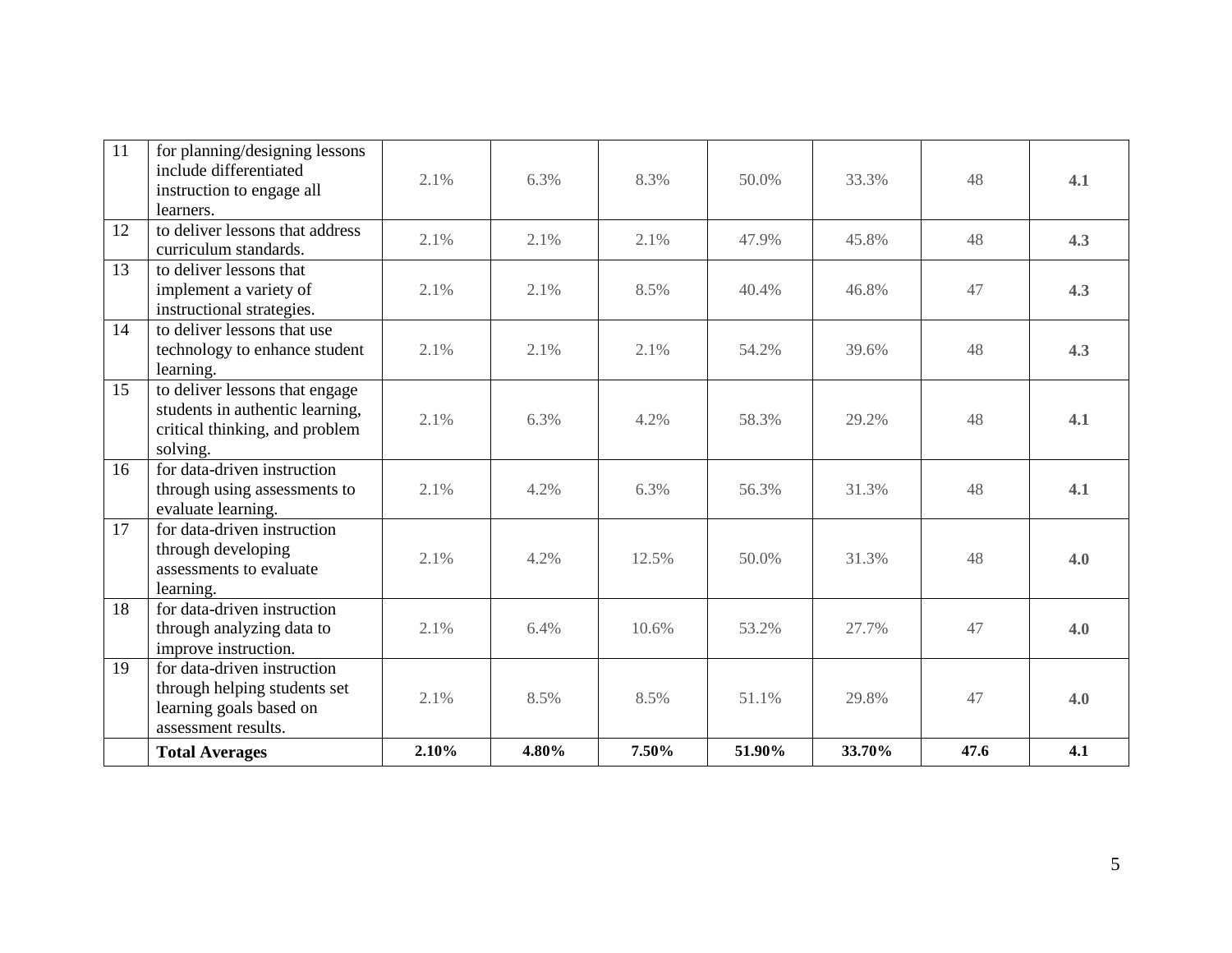**Instructional Practices Finding:** Overall, the average across the items for the category of Instructional Practices was a 4.1. This was a combined 85.60% "Strongly Agree" and "Agree" with an average of 47.6 employer responses. When reviewing each item, we note positive employer feedback on the delivery of standards- based lessons (item 12), the use of a variety of instructional strategies (item 13), and the use of technology to engage student learning (item 14). We had some challenges with planning for instruction across content areas (item 10), differentiated instruction (item 11), engaging students with critical thinking (item 15) and making data-driven instruction using assessments (item 16). Evidence suggests we need to enhance instruction in methods courses focused on data-driven instruction (items 17, 18, 19). Currently, the only consistent instruction and practice with data across all EPP programs takes place during their Impact Study project. (See Impact Study). This challenge had been identified as a need to include data-driven decision making earlier in programs and is factored into the design of the new undergraduate program. (See new Undergraduate Program)

| Professional Responsibility (InTASC Standards 9 and 10) |                                                             |          |          |                       |          |          |           |              |
|---------------------------------------------------------|-------------------------------------------------------------|----------|----------|-----------------------|----------|----------|-----------|--------------|
|                                                         | Prompt: "This teacher was prepared to"                      |          |          |                       |          |          |           |              |
| Q#                                                      | <b>Stem</b>                                                 | Strongly | Disagree | Neither               | Agree    | Strongly | Responses | Average      |
|                                                         |                                                             | Disagree |          | Agree Nor<br>Disagree |          | Agree    |           | <b>Value</b> |
| 20                                                      | communicate effectively with<br>families.                   | 4.2%     | 2.1%     | 4.2%                  | 41.7%    | 47.9%    | 48        | 4.3          |
| 21                                                      | communicate effectively with<br>staff/colleagues.           | 2.1%     | 4.2%     | 6.3%                  | 29.2%    | 58.3%    | 48        | 4.4          |
| 22                                                      | determine areas of professional<br>growth using analysis of | 2.1%     | 6.3%     | 10.4%                 | 47.9%    | 33.3%    | 48        | 4.0          |
|                                                         | student data.                                               |          |          |                       |          |          |           |              |
| 23                                                      | determine areas of professional                             |          |          |                       |          |          | 47        |              |
|                                                         | growth using reflection on<br>their practices.              | 2.1%     | 8.5%     | 4.3%                  | $40.4\%$ | 44.7%    |           | 4.2          |
| 24                                                      | support student learning by<br>collaborating with families. | 4.2%     | 4.2%     | 10.4%                 | 39.6%    | 41.7%    | 48        | 4.1          |
| 25                                                      | support student learning by                                 |          |          |                       |          |          |           |              |
|                                                         | collaborating with<br>staff/colleagues.                     | 2.1%     | 4.2%     | 4.2%                  | 33.3%    | 56.3%    | 48        | 4.4          |
| 27                                                      | participate in professional                                 | 2.6%     | 0.0%     | 17.9%                 | 30.8%    | 48.7%    | 39        | 4.2          |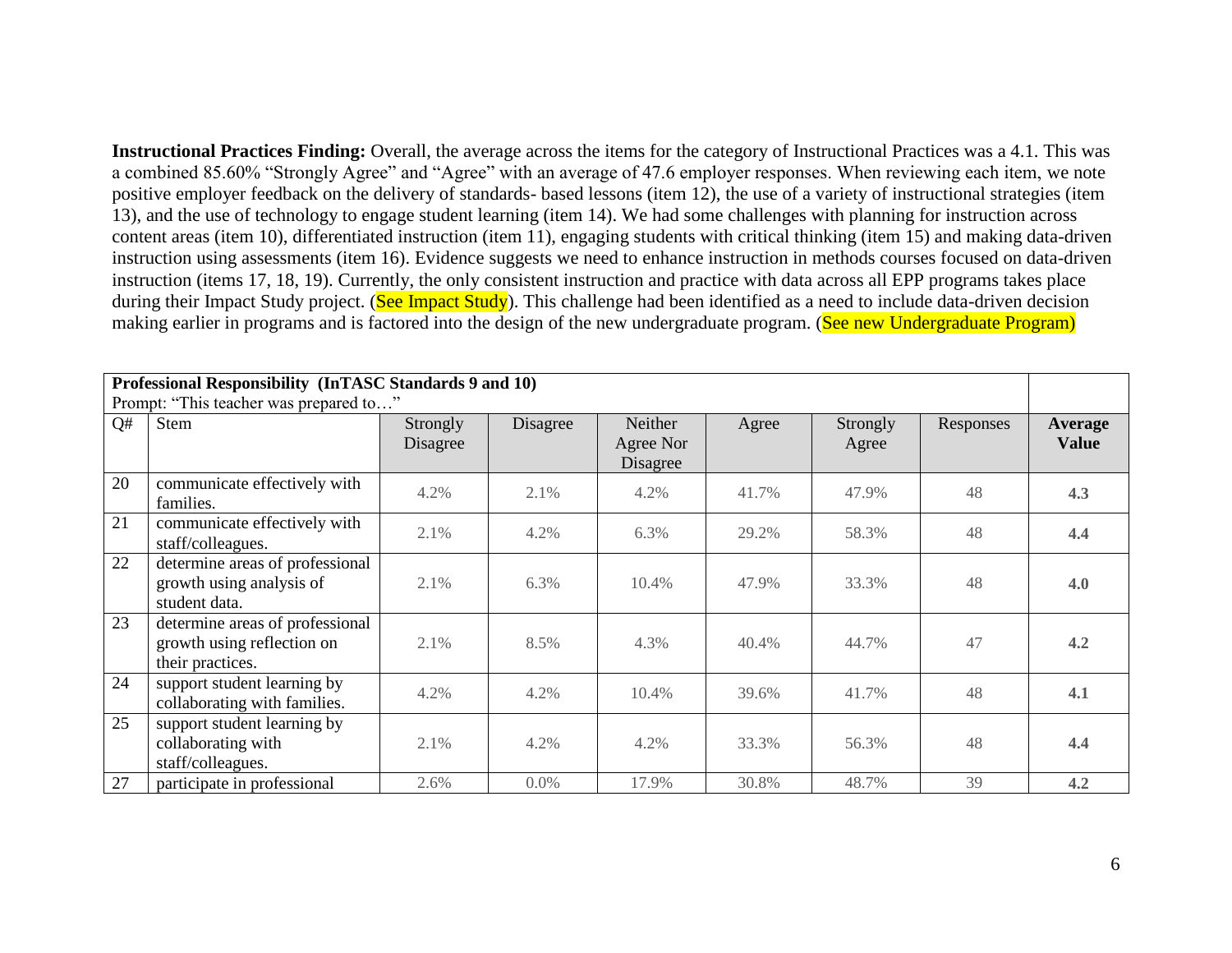| organizations.    |         |         |      |                   |       |      |                      |
|-------------------|---------|---------|------|-------------------|-------|------|----------------------|
| Total<br>Averages | $2.8\%$ | $4.2\%$ | 8.2% | $1.6\%$<br>$\sim$ | 47.3% | 46.6 | $T^{\bullet\bullet}$ |

**Professional Responsibility Findings:** Overall, the average across the items for the category of Instructional Practices was a 4.1. This was a combined 84.9% "Strongly Agree" and "Agree" with an average of 46.6 employer responses. Employers appear to be most satisfied with completer communication skills (item 20 and item 21), and collaborating with staff/colleagues (item 25). Perception are more toward average with considering professional growth using reflection (item 23) and participation in professional organizations (item 27). Our completers' biggest challenges appear to be collaborating with families (item 24), and determining areas of professional growth using analysis of student data (item 22). These last four items need to be more explicitly included in our current programs and is factored into the design of the new undergraduate program. (See new Undergraduate Program)

#### **Additional Question:**

|                                                                                                                                 | <b>Impact on Student Learning</b> |          |          |           |       |          |           |
|---------------------------------------------------------------------------------------------------------------------------------|-----------------------------------|----------|----------|-----------|-------|----------|-----------|
| Prompt: "Based upon the performance based evaluation of this early career teacher, this teacher was prepared to make a positive |                                   |          |          |           |       |          |           |
|                                                                                                                                 | impact on student learning."      |          |          |           |       |          |           |
| Q#                                                                                                                              | <b>Stem</b>                       | Strongly | Disagree | Neither   | Agree | Strongly | Responses |
|                                                                                                                                 |                                   | Disagree |          | Agree Nor |       | Agree    |           |
|                                                                                                                                 |                                   |          |          | Disagree  |       |          |           |
| 28                                                                                                                              | (Above)                           | 4.2%     | 2.1%     | 8.3%      | 37.5% | 47.9%    | 48        |

**Impact Findings:** Employers appear to be satisfied with our employed alumni; 85.4% of administrators responded that they "Strongly Agree" or "Agree" with the prompt: "Based upon the performance based evaluation of this early career teacher, this teacher was prepared to make a positive impact on student learning."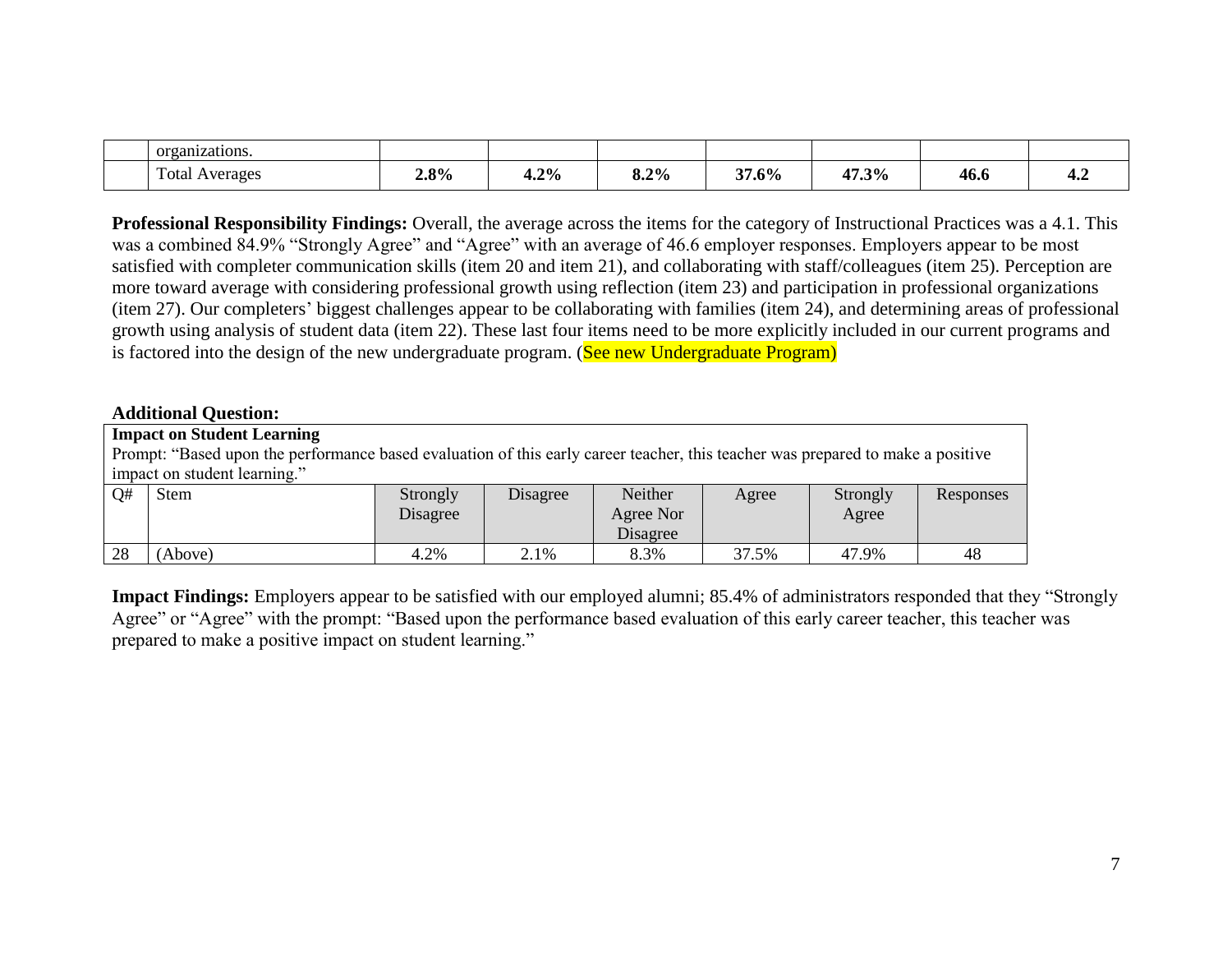# **Appendix A – Content Validity Activity**

| <b>Learner Development</b>                                                                                                            |                                                                                                                                                |
|---------------------------------------------------------------------------------------------------------------------------------------|------------------------------------------------------------------------------------------------------------------------------------------------|
| <b>Missouri Phrasing</b>                                                                                                              | <b>Accepted Suggestions</b>                                                                                                                    |
| I was prepared to implement instruction<br>1.<br>based on a student's IEP. (now 1a)<br>I was prepared to modify instruction for<br>2. | 1. I was prepared to meet the developmental<br>needs of groups of students, including:<br>students with IEPs.<br>a.                            |
| English language learners. (now 1b)<br>I was prepared to modify instruction for<br>3.                                                 | b. English language learners.<br>c. gifted students.                                                                                           |
| gifted learners. (now 1c)<br>I was prepared to create a classroom<br>4.<br>environment that encourages student                        | 2. I was prepared to create a classroom<br>environment that encourages student<br>engagement.                                                  |
| engagement. (now 2)<br>I was prepared to use a variety of<br>5.<br>classroom management strategies. (now<br>3)                        | 3. I was prepared to use a variety of<br>classroom management strategies.<br>I was prepared to foster positive student<br>4.<br>relationships. |
| I was prepared to manage a variety of<br>6.<br>discipline issues. (under 3)                                                           | I was prepared to promote respect for<br>5.<br>diverse cultures, genders, and                                                                  |
| I was prepared to motivate my students to<br>7.<br>learn. (under 2)                                                                   | intellectual/physical abilities.                                                                                                               |
| I was prepared to keep my students on<br>8.<br>task. (under 2)                                                                        | Narrative:                                                                                                                                     |
| I was prepared to foster positive student<br>9.<br>relationships. (now 4)                                                             |                                                                                                                                                |
| 10. I was prepared to facilitate smooth<br>transitions for my students. (under 2)                                                     |                                                                                                                                                |
| 11. I was prepared to promote respect for<br>diverse cultures, genders, and<br>intellectual/physical abilities. (now 5)               |                                                                                                                                                |
|                                                                                                                                       | <b>Content Knowledge</b>                                                                                                                       |
| <b>Missouri Phrasing</b>                                                                                                              | <b>Accepted Suggestions</b>                                                                                                                    |
| I was prepared in my content area. (now<br>1.<br>1)                                                                                   | I was prepared to demonstrate mastery of<br>1.<br>content area knowledge.                                                                      |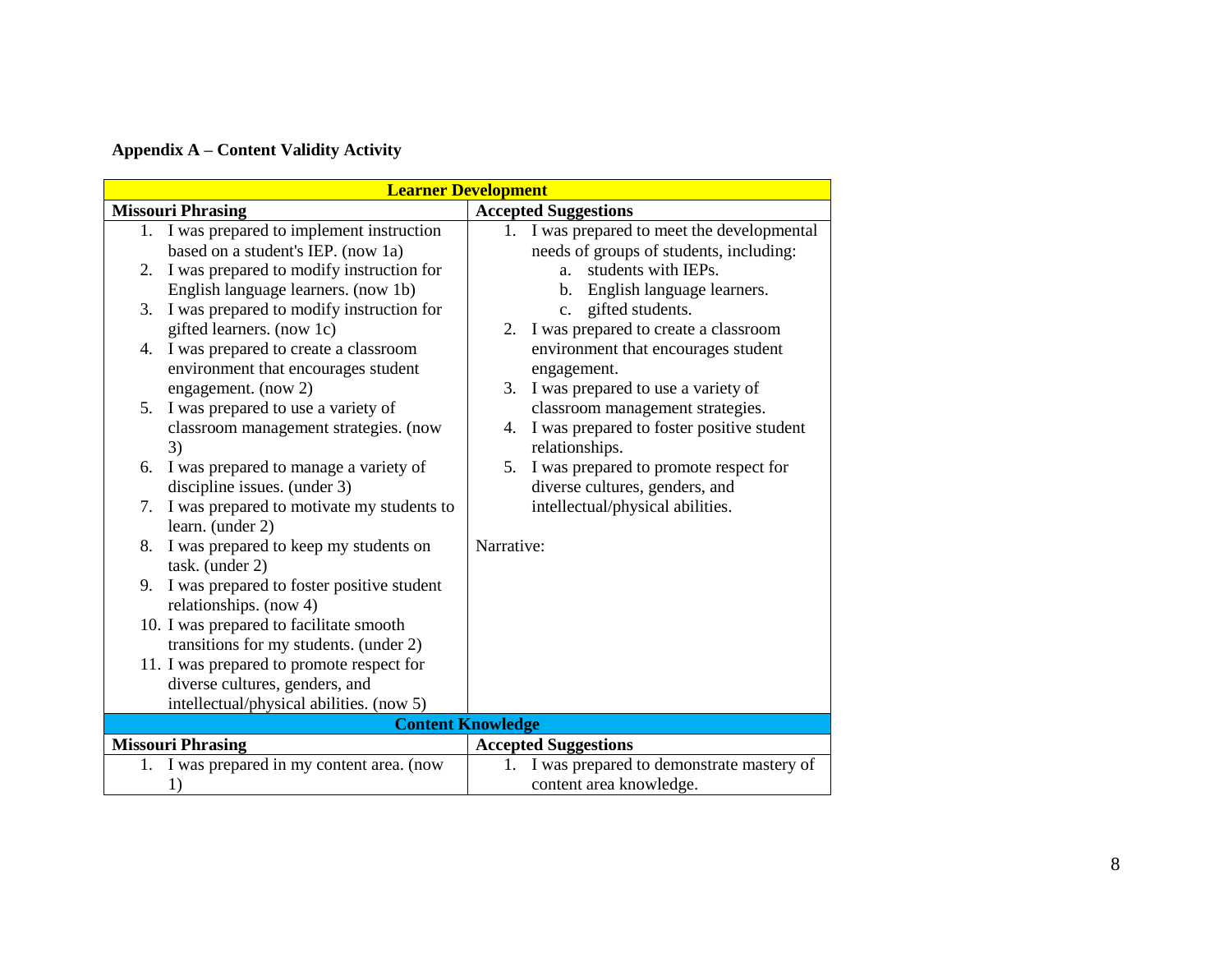|    | 2. I was prepared to engage students in my     |            |                | 2. I was prepared to make my content          |
|----|------------------------------------------------|------------|----------------|-----------------------------------------------|
|    | content area. (now 2)                          |            |                | engaging and meaningful to students.          |
| 3. | I was prepared to make my content              |            |                |                                               |
|    | meaningful to students. (now 2)                | Narrative: |                |                                               |
|    | <b>Instructional Practices</b>                 |            |                |                                               |
|    | <b>Missouri Phrasing</b>                       |            |                | <b>Accepted Suggestions</b>                   |
|    | 1. I was prepared to incorporate               |            |                | 1. I was prepared for planning/designing      |
|    | interdisciplinary instruction. (now 1a)        |            | lessons that:  |                                               |
| 2. | I was prepared to design lessons that          |            | a.             | integrate instruction across                  |
|    | include differentiated instruction. (now       |            |                | content areas.                                |
|    | 1 <sub>b</sub>                                 |            |                | b. include differentiated instruction         |
| 3. | I was prepared to create lesson plans to       |            |                | to engage all learners.                       |
|    | engage all learners. (now 1b)                  |            |                | 2. I was prepared to deliver lessons that:    |
| 4. | I was prepared to deliver lessons based on     |            | a <sub>z</sub> | address curriculum standards.                 |
|    | curriculum standards. (now 2a)                 |            | b.             | implement a variety of                        |
| 5. | I was prepared to deliver lessons for          |            |                | instructional strategies.                     |
|    | diverse learners. (under 2b)                   |            | $c_{\cdot}$    | use technology to enhance student             |
|    | 6. I was prepared to implement a variety of    |            |                | learning.                                     |
|    | instructional strategies. (now 2b)             |            | d.             | engage students in authentic                  |
| 7. | I was prepared to engage students in           |            |                | learning, critical thinking, and              |
|    | critical thinking. (now 2d)                    |            |                | problem solving.                              |
| 8. | I was prepared to model critical thinking      |            |                | 3. I was prepared for data-driven instruction |
|    | and problem solving. (now 2d)                  |            | through:       |                                               |
| 9. | I was prepared to use technology to            |            |                | a. using assessments to evaluate              |
|    | enhance student learning. (now 2c)             |            |                | learning.                                     |
|    | 10. I was prepared to use effective            |            | $\mathbf{b}$ . | developing assessments to                     |
|    | communication strategies to foster             |            |                | evaluate learning.                            |
|    | learning. (omit)                               |            | c.             | analyzing data to improve                     |
|    | 11. I was prepared to enhance students' skills |            |                | instruction.                                  |
|    | in using technology as a communication         |            | d.             | helping students set learning                 |
|    | tool. (omit)                                   |            |                | goals based on assessment results.            |
|    | 12. I was prepared to use assessments to       |            |                |                                               |
|    | evaluate learning. (now 3a)                    | Narrative: |                |                                               |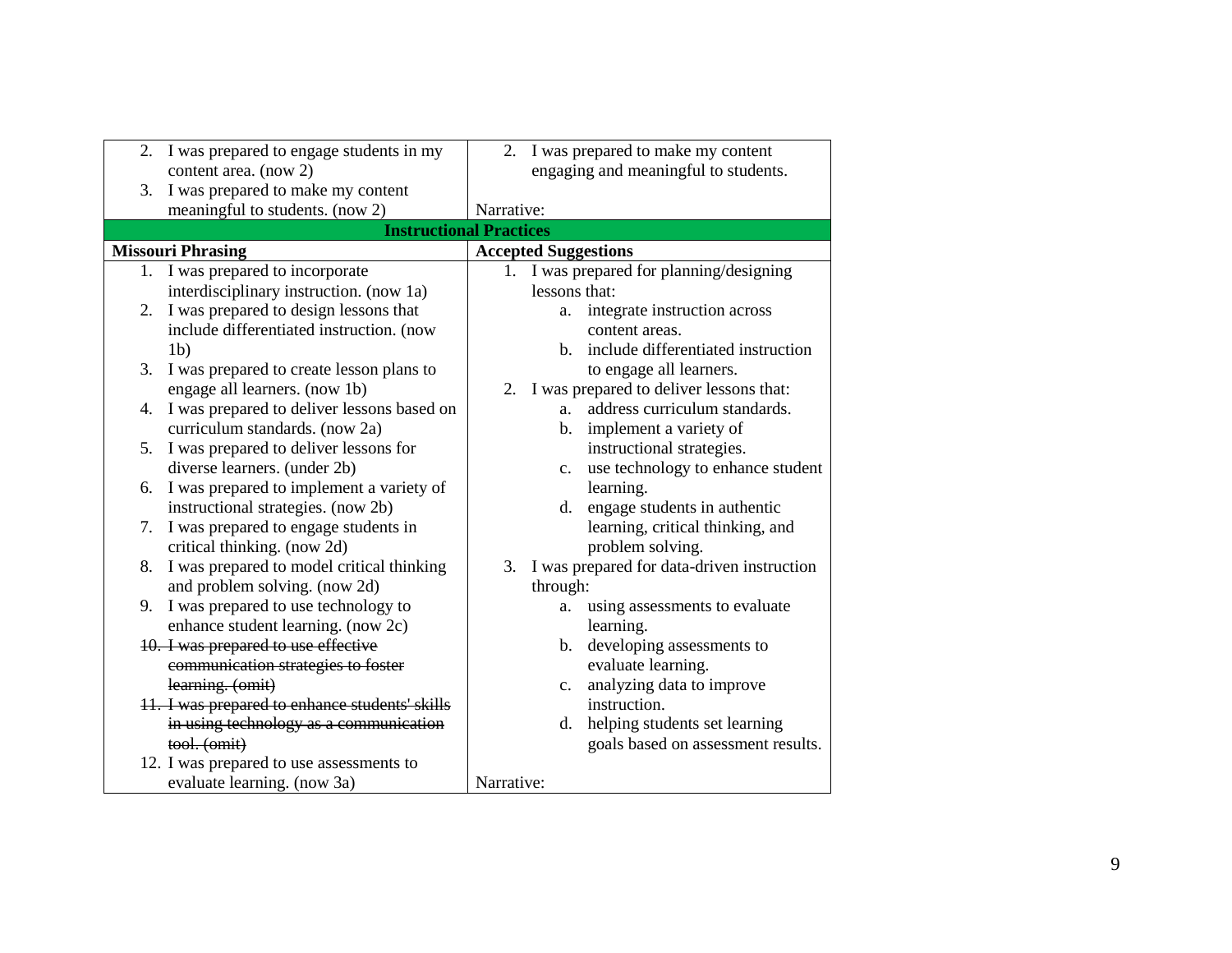| 13. I was prepared to develop assessments to    |                                                 |
|-------------------------------------------------|-------------------------------------------------|
| evaluate learning. (now 3b)                     |                                                 |
| 14. I was prepared to analyze data to improve   |                                                 |
| instruction. (now 3c)                           |                                                 |
| 15. I was prepared to help students set         |                                                 |
| learning goals based on assessment              |                                                 |
| results. (now 3d)                               |                                                 |
| 16. I was prepared to work with colleagues to   |                                                 |
| set learning goals using assessment             |                                                 |
| results. (under Professional                    |                                                 |
| Responsibility, 3b)                             |                                                 |
|                                                 | <b>Professional Responsibility</b>              |
| <b>Missouri Phrasing</b>                        | <b>Accepted Suggestions</b>                     |
| 1. I was prepared to effectively                | 1. I was prepared to communicate                |
| communicate with parents. (now 1a)              | effectively with:                               |
| I was prepared effectively to<br>2.             | families.<br>a.                                 |
| communicate with all staff. (now 1b)            | staff/colleagues.<br>$\mathbf{b}$ .             |
| 3. I was prepared to use technology as a        | I was prepared determine areas of<br>2.         |
| communication tool. (omit)                      | professional growth using:                      |
| I was prepared to analyze data to reflect<br>4. | analysis of student data.<br>a.                 |
| on areas of professional growth. (now 2a)       | b. reflection on my practices.                  |
| I was prepared to reflect on my practices<br>5. | I was prepared support student learning<br>3.   |
| for professional growth. (now 2b)               | by collaborating with:                          |
| I was prepared to collaborate with<br>6.        | families.<br>a.                                 |
| colleagues to support student learning.         | staff/colleagues.<br>$\mathbf{b}$ .             |
| (now 3b)                                        | I was prepared to participate in<br>4.          |
| 7. I was prepared to collaborate with parents   | professional organizations.                     |
| to support student learning. (now 3a)           |                                                 |
| I was prepared to participate in<br>8.          | Narrative:                                      |
| professional organizations. (now 4)             |                                                 |
|                                                 | <b>Other Category</b>                           |
| <b>Our Original Survey</b>                      | <b>Accepted Suggestions</b>                     |
| Q2: What would you identify as the strengths of | Q2: What would you identify as the strengths of |